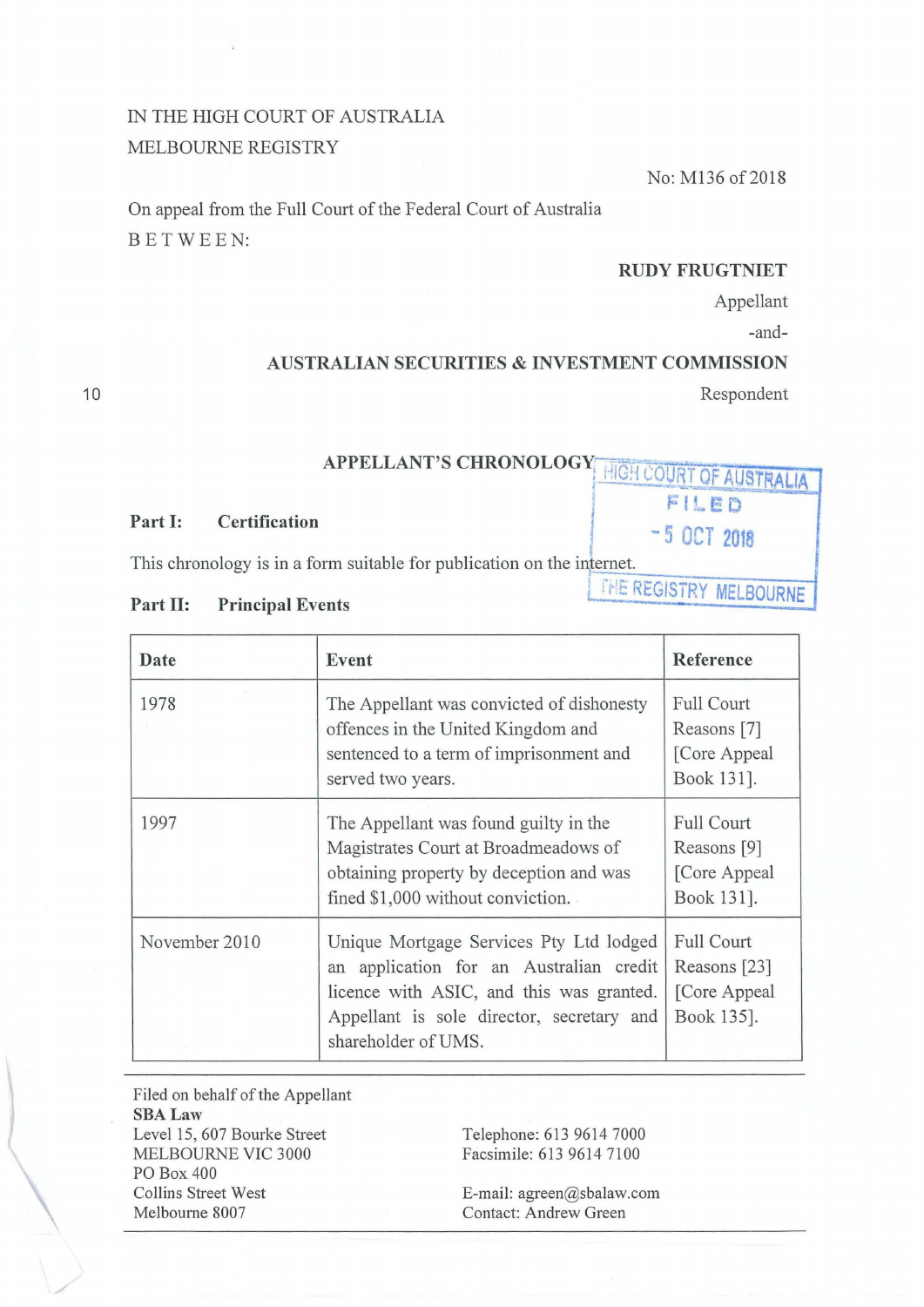| Date              | Event                                                                                                                                                           | Reference                                                                                                    |
|-------------------|-----------------------------------------------------------------------------------------------------------------------------------------------------------------|--------------------------------------------------------------------------------------------------------------|
| 26 June 2014      | ASIC's delegate decides, pursuant to s<br>80(1)(f) of National Consumer Credit<br><i>Protection Act 2009</i> (Cth), to make banning<br>order against Appellant. | Full<br>Court<br>Appeal<br>Book,<br>Part B,<br>items<br>$37 - 38$<br>[Core<br><b>Book</b><br>Appeal<br>185]. |
| 29 July 2014      | Appellant<br>applies to<br>Administrative<br>Appeals Tribunal (Tribunal) for review of<br>delegate's decision.                                                  | Full<br>Court<br>Appeal Book,<br>Part B, item 40<br>[Core Appeal<br>Book 185].                               |
| 6 March 2015      | Tribunal affirms delegate's decision to<br>make permanent banning order against<br>appellant.                                                                   | Core<br>Appeal<br>Book, item 1,<br>p 5.                                                                      |
| 7 April 2015      | Appellant files notice of appeal to Federal<br>Court from Tribunal's decision.                                                                                  | Appeal<br>Core<br>Book, item 2,<br>p 28.                                                                     |
| 9 June 2015       | Appellant files amended notice of appeal.                                                                                                                       | Appeal<br>Core<br>Book, item 3,<br>p 37.                                                                     |
| 22 August 2016    | Federal Court dismisses appeal.                                                                                                                                 | Appeal<br>Core<br>Book, item 5, p<br>103.                                                                    |
| 12 September 2016 | Appellant files notice of appeal to Full<br>Federal Court from judgment of Federal<br>Court.                                                                    | Appeal<br>Core<br>Book, item 8, p<br>111.                                                                    |
| 6 February 2017   | Appellant files amended notice of appeal.                                                                                                                       | Appeal<br>Core<br>Book, item 9, p<br>118.                                                                    |
| 12 October 2017   | Full Court of the Federal Court dismisses<br>appeal                                                                                                             | Core<br>Appeal<br>Book, item 11,<br>p 176.                                                                   |
| 17 August 2018    | High Court grants special leave to appeal<br>from part of the decision of the Full Court                                                                        | Core<br>Appeal<br>Book, item 13,                                                                             |